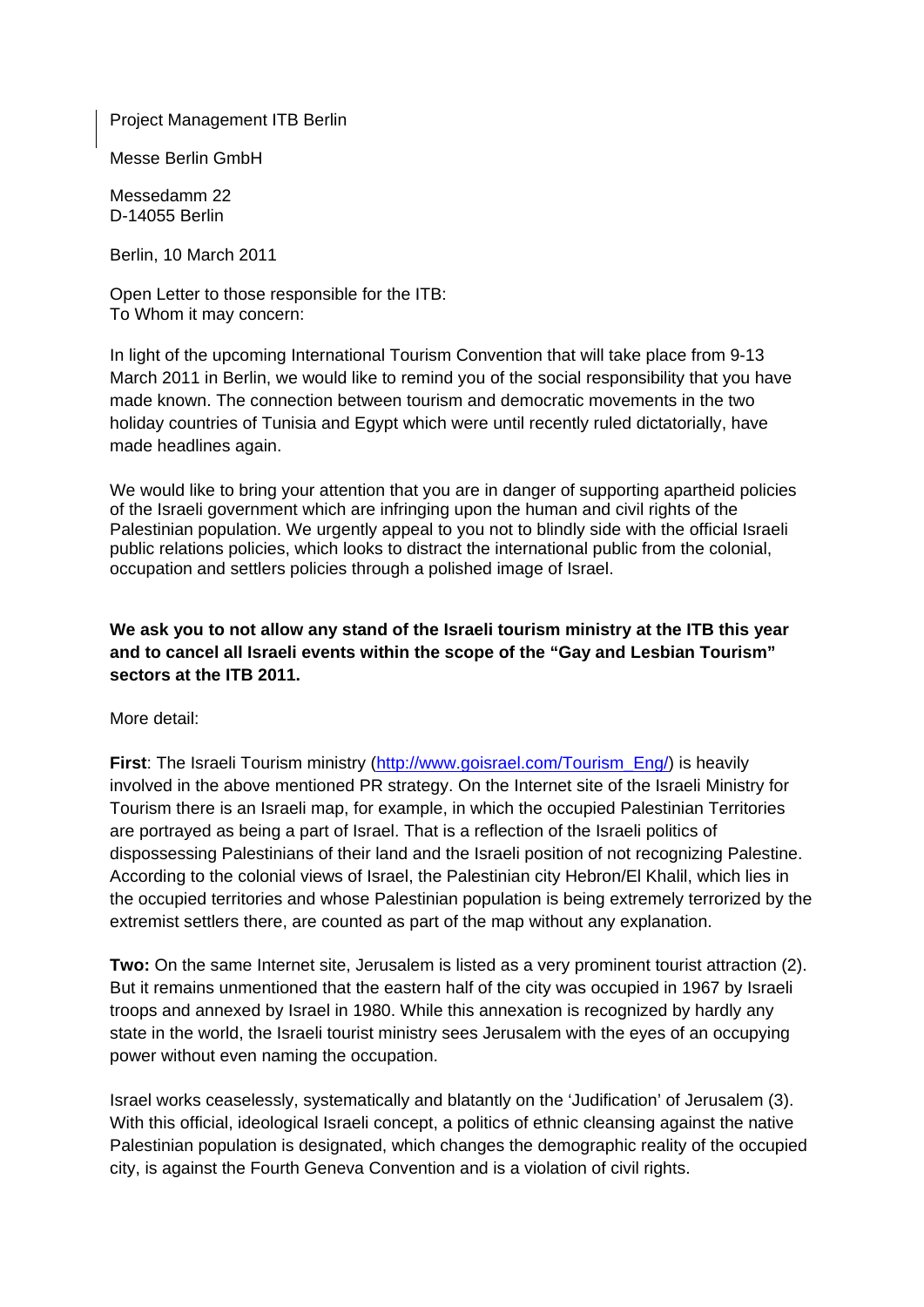### **We ask that you do not allow any stand of the Israeli Tourist Ministry at the ITB this year!**

**Third:** An exhibit entitled "Tel Aviv Gay Vibe – Free, Fun, Fabulous" is supposed be shown as part of the Gay and lesbian Tourism sector at the ITB 2011 (4).

Israel wants to "pink wash" its colonial policies and occupation of the Palestinian population in order to distract international attention to a fictitious PR image, which pleases liberal people in the West ( at first sight) but actually hides the facts. Already in June 2010, the Palestinian "Queers" called out to the LBTBQI communities of the whole world to support the global campaign for boycott, divestment and sanctions (BDS) against Israel until Israel "upholds unconditionally its accordance with international law and ends its occupation, colonization and apartheid policies" (5).

The group "Israeli Queers for Palestine" agreed to this appeal in November 2010. In the call of "Israeli Queers" from Tel Aviv the worldwide BDS movement is described as a "powerful, legitimate and desperately needed means" in order to "end the impunity which helps Israel to continue to colonize and oppress the Palestinian people." (6)

## **We share with these positions and the critique of the pink washing strategies of the Israeli government (7). Therefore, we kindly request that you cancel all Israeli events within the scope of the "Gay and Lesbian Tourism" sector at the ITB 2011.**

Sincerely,

Berlin Academic Boycott (<http://berlinacademicboycott.wordpress.com/>)

BDS Group Berlin ([http://www.bds-kampagne.de](http://www.bds-kampagne.de/))

BDS Switzerland [\(http://www.bds-info.ch/](http://www.bds-info.ch/))

Decolonize Queer

Engender [\(www.engender.org.za\)](http://www.engender.org.za/)

Institute for Palestine Studies/Institut für Palästinakunde e.V. Bonn ([http://www.ipk-bonn.de/\)](http://www.ipk-bonn.de/)

Critical Jews and Israelis (Kritische Juden und Israelis)

Safra Project [\(http://www.safraproject.org/](http://www.safraproject.org/))

The Alternative Information Centre (<http://www.alternativenews.org/english/>)

Peter Ackermann, Elisabeth Bagana, Hilu Barth, Waltraud Bischoff, Rudolf Bosse, Christel Buchinger, Nabil Bushnaq, Nancy du Plessis, Rainer Duhm, Jan-Günter Frenzel, Ruth Fruchtman, Inga Gelsdorf, Suraya Hoffmann, Dr. Thomas Hohnerlein, Martina Horak-Werz, Dieter Kaltenhäuser, Elisabeth Kaltenhäuser, Ursel Kammann, Annette Klepzig, Elfriede Krutsch, Berthold Lange, Helge Löw, Ingeborg Möller, Bernedette Muthien, Günther Orth, Einat Podjarny, Fatima Radjaie, Ellen Rohlfs, Günter Schenk, Angelika Schneider, Christine Schnell-Neu, Jochim VarchminAdi Kuntsman, University of Manchester, Aruna Boodram, OPIRG YORK, Omisoore H. Dryden, OISE/UT, Ashvin R. Kini, USCD, Roshanak Kheshti, UCSD, Sara Cassetti, UCSD, Sarah Malik, McGill, Jaye Cho, Ryan Sapinoso, Kelly Chung,